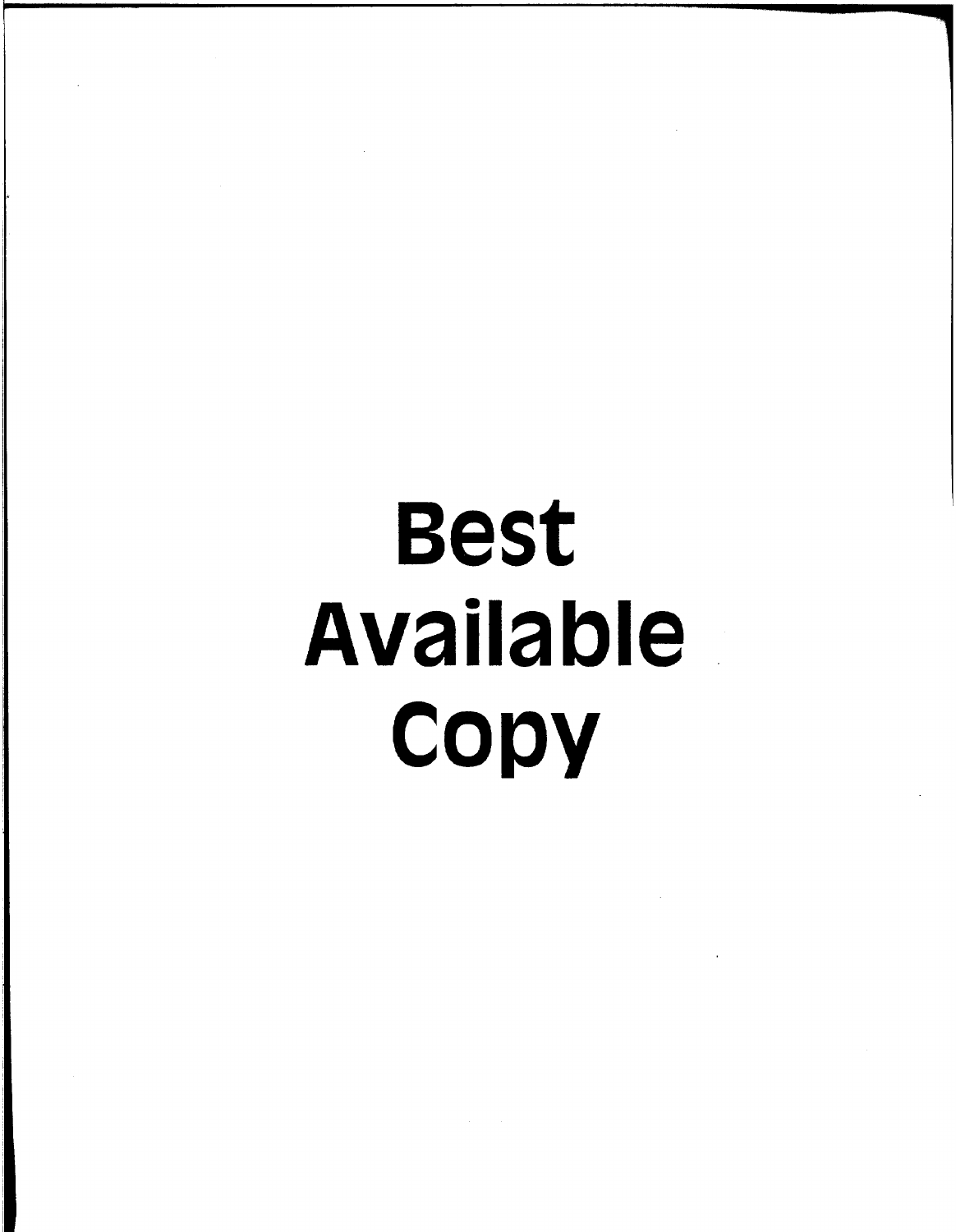| <b>REPORT DOCU</b><br>AD-A275 088                                                                                                                                                                          |                                                                                   |                                   | Form Approved<br>OBM No. 0704-0188                                                                                                                                                                                                                       |
|------------------------------------------------------------------------------------------------------------------------------------------------------------------------------------------------------------|-----------------------------------------------------------------------------------|-----------------------------------|----------------------------------------------------------------------------------------------------------------------------------------------------------------------------------------------------------------------------------------------------------|
| Public reporting burden for this collection of information is estim-<br>maintaining the data needed, and completing and reviewing the co<br>for reducing this burden, to Washington Headquarters Services. |                                                                                   |                                   | tions, searching existing data sources, gathering and<br><b>X of this collection of Information, including suppestions</b><br>ghway, Suite 1204, Arlington, VA 22202-4302, and to                                                                        |
| the Office of Management and Budget, Paperwork Reduction P<br>1. Agency Use Only (Leave blank).                                                                                                            | 2. Report Date.                                                                   | 3. Report Type and Dates Covered. |                                                                                                                                                                                                                                                          |
| 4. Title and Subtitle.                                                                                                                                                                                     | March 1993                                                                        | <b>Final - Proceedings</b>        | 5. Funding Numbers.                                                                                                                                                                                                                                      |
| Relating Acoustic Backscatter Data to the Geomorphology of the<br><b>Mid-Atlantic Ridge</b>                                                                                                                |                                                                                   |                                   | Program Element No. 0601153N                                                                                                                                                                                                                             |
|                                                                                                                                                                                                            |                                                                                   |                                   | 03204<br>Project No.                                                                                                                                                                                                                                     |
| 6. Author(s).                                                                                                                                                                                              |                                                                                   |                                   | 040                                                                                                                                                                                                                                                      |
| Jerald W. Caruthers and Jorge C. Novarini <sup>1</sup><br>DTIC                                                                                                                                             |                                                                                   |                                   | Task No.<br>Accession No.<br>DN251004                                                                                                                                                                                                                    |
|                                                                                                                                                                                                            |                                                                                   |                                   |                                                                                                                                                                                                                                                          |
|                                                                                                                                                                                                            |                                                                                   |                                   | 571520603<br>Work Unit No.                                                                                                                                                                                                                               |
| 7. Performing Organization Name(s) and Address(es).<br><b>JAN2 7 1994</b><br><b>Naval Research Laboratory</b><br><b>Ocean Acoustics Branch</b>                                                             |                                                                                   |                                   | 8. Performing Organization<br>Report Number.                                                                                                                                                                                                             |
|                                                                                                                                                                                                            |                                                                                   |                                   | NRL/PP/7175--93-0031                                                                                                                                                                                                                                     |
| Stennis Space Center, MS 39529-5004                                                                                                                                                                        |                                                                                   |                                   |                                                                                                                                                                                                                                                          |
|                                                                                                                                                                                                            |                                                                                   |                                   |                                                                                                                                                                                                                                                          |
| 9. Sponsoring/Monitoring Agency Name(s) and Address(es).<br><b>Office of Naval Research</b>                                                                                                                |                                                                                   |                                   | 10. Sponsoring/Monitoring Agency<br>Report Number.                                                                                                                                                                                                       |
| 800 N. Quincy St.                                                                                                                                                                                          |                                                                                   |                                   | NRL/PP/7175--93-0031                                                                                                                                                                                                                                     |
| Arlington, VA 22217-5000                                                                                                                                                                                   |                                                                                   |                                   |                                                                                                                                                                                                                                                          |
|                                                                                                                                                                                                            |                                                                                   |                                   |                                                                                                                                                                                                                                                          |
| 11. Supplementary Notes.                                                                                                                                                                                   |                                                                                   |                                   |                                                                                                                                                                                                                                                          |
| Published in Institute of Geophysics and Planetary Physics.                                                                                                                                                |                                                                                   |                                   |                                                                                                                                                                                                                                                          |
|                                                                                                                                                                                                            |                                                                                   |                                   |                                                                                                                                                                                                                                                          |
| 12a. Distribution/Availability Statement.                                                                                                                                                                  |                                                                                   |                                   | 12b. Distribution Code.                                                                                                                                                                                                                                  |
| Approved for public release; distribution is unlimited.                                                                                                                                                    |                                                                                   |                                   |                                                                                                                                                                                                                                                          |
| 'Planning Systems, Inc., Slideli, LA 70458                                                                                                                                                                 |                                                                                   |                                   |                                                                                                                                                                                                                                                          |
|                                                                                                                                                                                                            |                                                                                   |                                   |                                                                                                                                                                                                                                                          |
|                                                                                                                                                                                                            |                                                                                   |                                   |                                                                                                                                                                                                                                                          |
| 13. Abstract (Maximum 200 words).                                                                                                                                                                          |                                                                                   |                                   |                                                                                                                                                                                                                                                          |
|                                                                                                                                                                                                            |                                                                                   |                                   | In this work an attempt is made to invert backscatter data collected on the Acoustic Reverberation Special Research Project                                                                                                                              |
|                                                                                                                                                                                                            |                                                                                   |                                   | (ARSRP) Reconnaissance Cruise to extract fine- and micro-scale geomorphology of a site on the western flank the Mid-Atlantic<br>Ridge. To achieve this goal a methodology was developed and tested using two numerical models of different fidelity and  |
|                                                                                                                                                                                                            |                                                                                   |                                   | computational load. Both models are based on the Helmholtz-Kirchhoff (H/K) theory for near-normal incidence. The inversion                                                                                                                               |
|                                                                                                                                                                                                            |                                                                                   |                                   | method was then applied to the ARSRP reconn data to extract the Mid-Atlantic Ridge geomorphology. Preliminary results and<br>problems with using the ARSRP reconn data for this analysis are discussed. A proposal to modify the measurement methodology |
|                                                                                                                                                                                                            | for some of the planned data collection in the upcoming ARSRP experiment is made. |                                   |                                                                                                                                                                                                                                                          |
|                                                                                                                                                                                                            |                                                                                   |                                   |                                                                                                                                                                                                                                                          |
|                                                                                                                                                                                                            |                                                                                   |                                   |                                                                                                                                                                                                                                                          |
|                                                                                                                                                                                                            |                                                                                   |                                   |                                                                                                                                                                                                                                                          |
|                                                                                                                                                                                                            |                                                                                   |                                   |                                                                                                                                                                                                                                                          |
|                                                                                                                                                                                                            |                                                                                   |                                   | <b>94-02594<br/>WAMMANINI</b>                                                                                                                                                                                                                            |
| 26                                                                                                                                                                                                         | 050                                                                               |                                   |                                                                                                                                                                                                                                                          |
|                                                                                                                                                                                                            |                                                                                   |                                   |                                                                                                                                                                                                                                                          |
| 14. Subject Terms.                                                                                                                                                                                         |                                                                                   |                                   | 15. Number of Pages.                                                                                                                                                                                                                                     |
| Bottom scattering, reverberation                                                                                                                                                                           |                                                                                   |                                   |                                                                                                                                                                                                                                                          |
|                                                                                                                                                                                                            |                                                                                   |                                   | 16. Price Code.                                                                                                                                                                                                                                          |
| 17. Security Classification                                                                                                                                                                                | 18. Security Classification                                                       | 19. Security Classification       | 20. Limitation of Abstract.                                                                                                                                                                                                                              |
| of Report.                                                                                                                                                                                                 | of This Page.                                                                     | of Abstract.                      |                                                                                                                                                                                                                                                          |
| Unclassified                                                                                                                                                                                               | <b>Unclassified</b>                                                               | <b>Unclassified</b>               | <b>SAR</b>                                                                                                                                                                                                                                               |
| NSN 7540-01-280-5500                                                                                                                                                                                       |                                                                                   |                                   | Standard Form 298 (Rev. 2-89)<br>Prescribed by ANSI Std. 239-18<br>298-102                                                                                                                                                                               |

 $\ddot{\bullet}$  .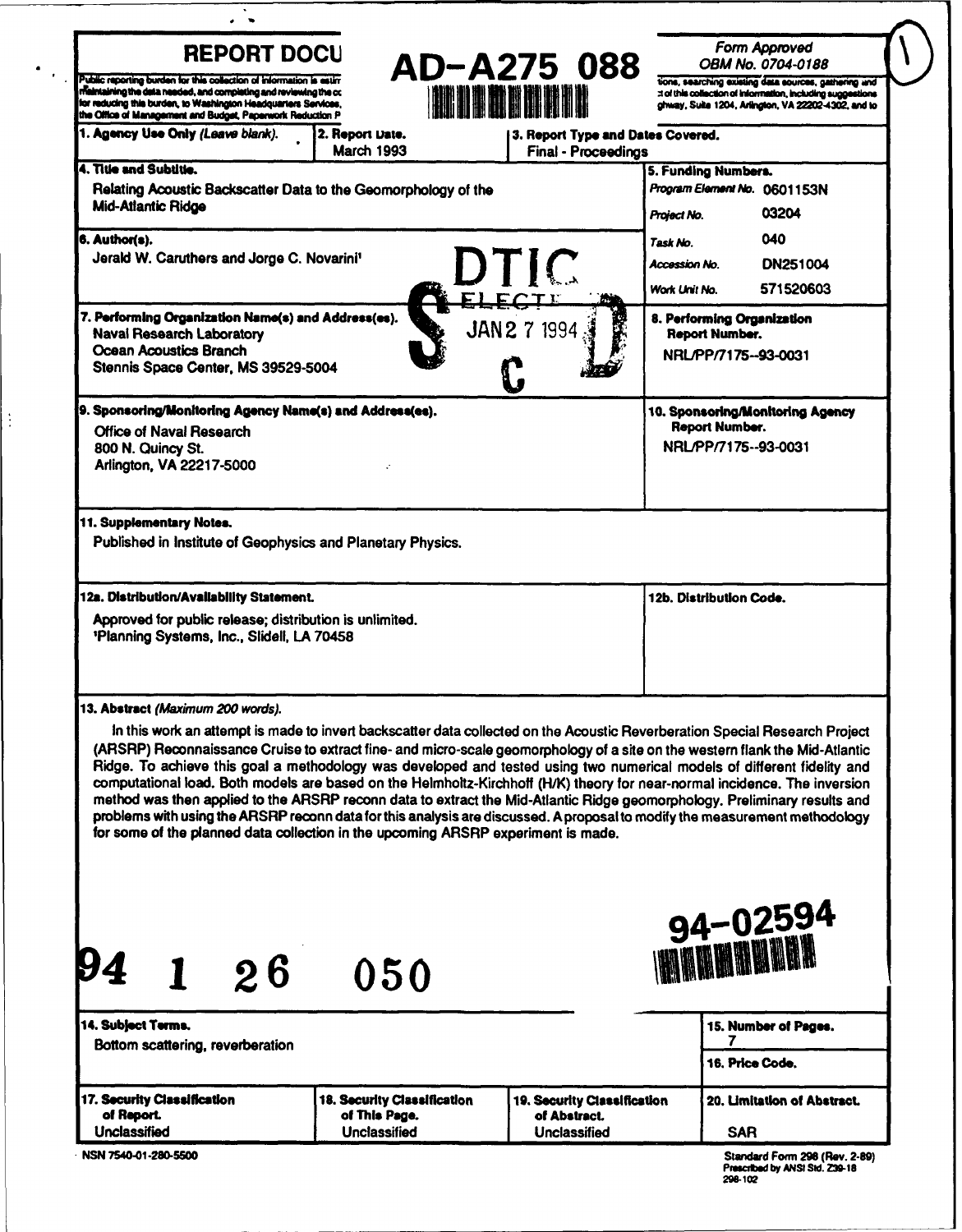## Spring ARSRP Research Symposium **23-25** March, **1993** La Jolla, **CA**

### DTIO QUALMTY INSPECTED **5**





5 *-e* -,

Institute of Geophysics and Planetary Physics Scripps Institution of Oceanography

 $\epsilon$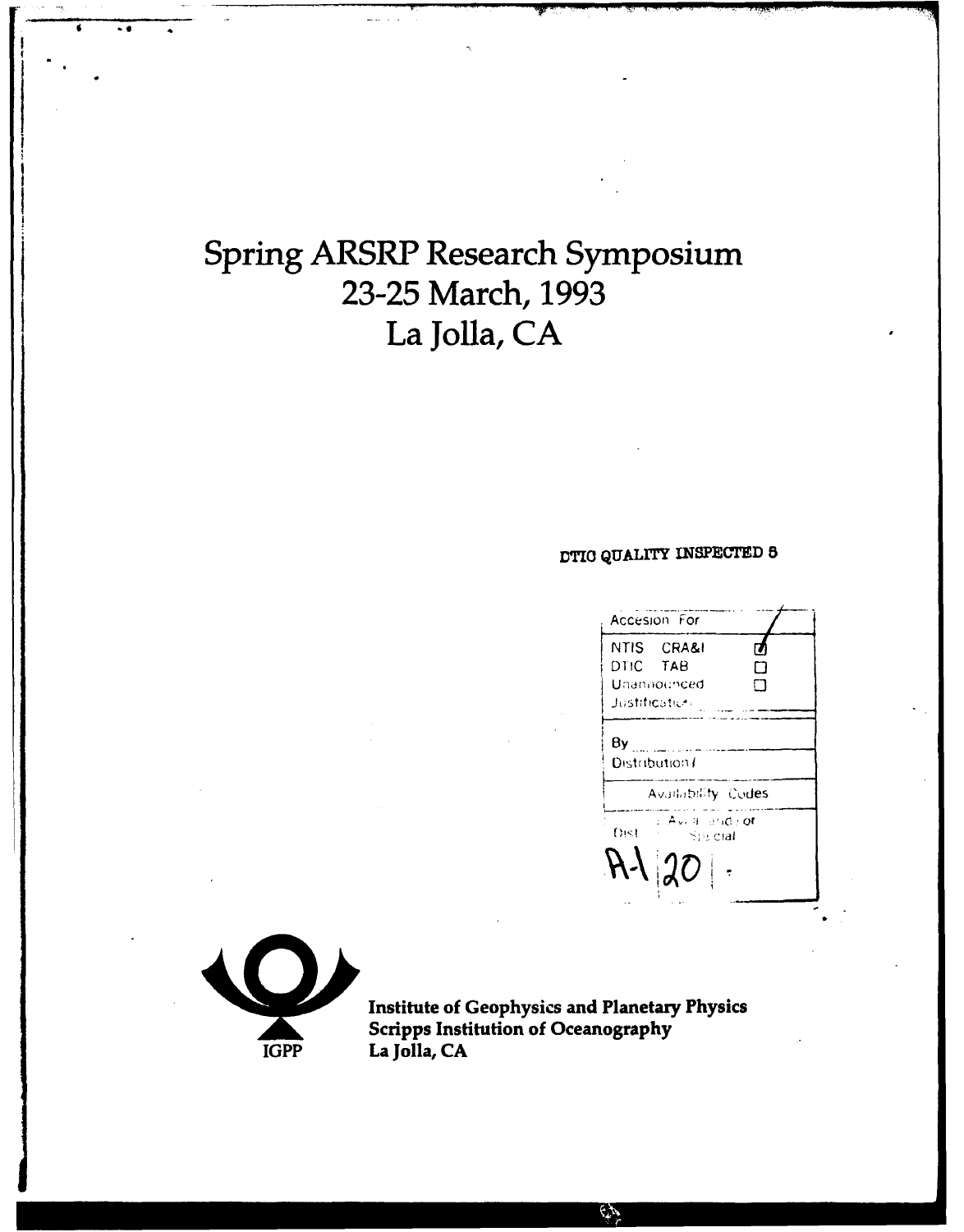#### **RELATING** ACOUSTIC BACKSCATTER **DATA** TO THE GEOMORPHOLOGY OF **THE** MID-ATLANTIC RIDGE

Jerald W. Caruthers, [jwc@milo.nrlssc.navy.mil, (601) 688-5438] Naval Research Laboratory, Stennis Space Center, MS 39529

Jorge C. Novarini, [(601) 688-5431] Planning Systems, Inc. 115 Christian Lane, Slidell, LA 70458

#### ABSTRACT

In this work an attempt is made to invert backscatter data collected on the Acoustic Reverberation Special Research Project (ARSRP) Reconnaissance Cruise to extract fine- and micro-scale geomorphology of a site on the western flank the Mid-Atlantic Ridge. To achieve this goal a methodology was developed and tested using two numerical models of different fidelity and computational load. Both models are based on the Helmholtz-Kirchhoff (H/K) theory for near-normal incidence. The inversion method was then applied to the ARSRP reconn data to extract the Mid-Atlantic Ridge geomorphology. Preliminary results and problems with using the ARSRP reconn data for this analysis are discussed. A proposal to modify the measurement methodology for some of the planned data collection in the upcoming ARSRP experiment is made.

#### INTRODUCTION

The purpose of this work is to establish and test a relationship between backscatter measured at high grazing angles during the Acoustic Reverberation Special Research Program (ARSRP) Reconnaissance Cruise and the fine-scale geomorphology of the area of the western flank of the Mid-Atlantic Ridge and to develop a means of extracting estimates of the geomorphology from scattering data. The work originated in an effort to use backscatter data taken in conjunction with bathymetric surveys using swath bathymetry systems [1-3]. The low-frequency active acoustic experimental system aboard the R/V Cory Chouest can collect backscatter data with characteristics similar to swath batbymetry system backscatter data, only at much lower frequencies.

The purpose of the ARSRP experiment being to address questions of low grazing-angle scatter, fully calibrated data at high grazing were not taken. This work, therefore, uses an estimated off-axis beam level in lieu of an actual calibrated level. Clearly, this is not the desirable situation, but the object here is to develop and demonstrate the method and provide a convincing argument for measurements from the Cory in the future that support this important application.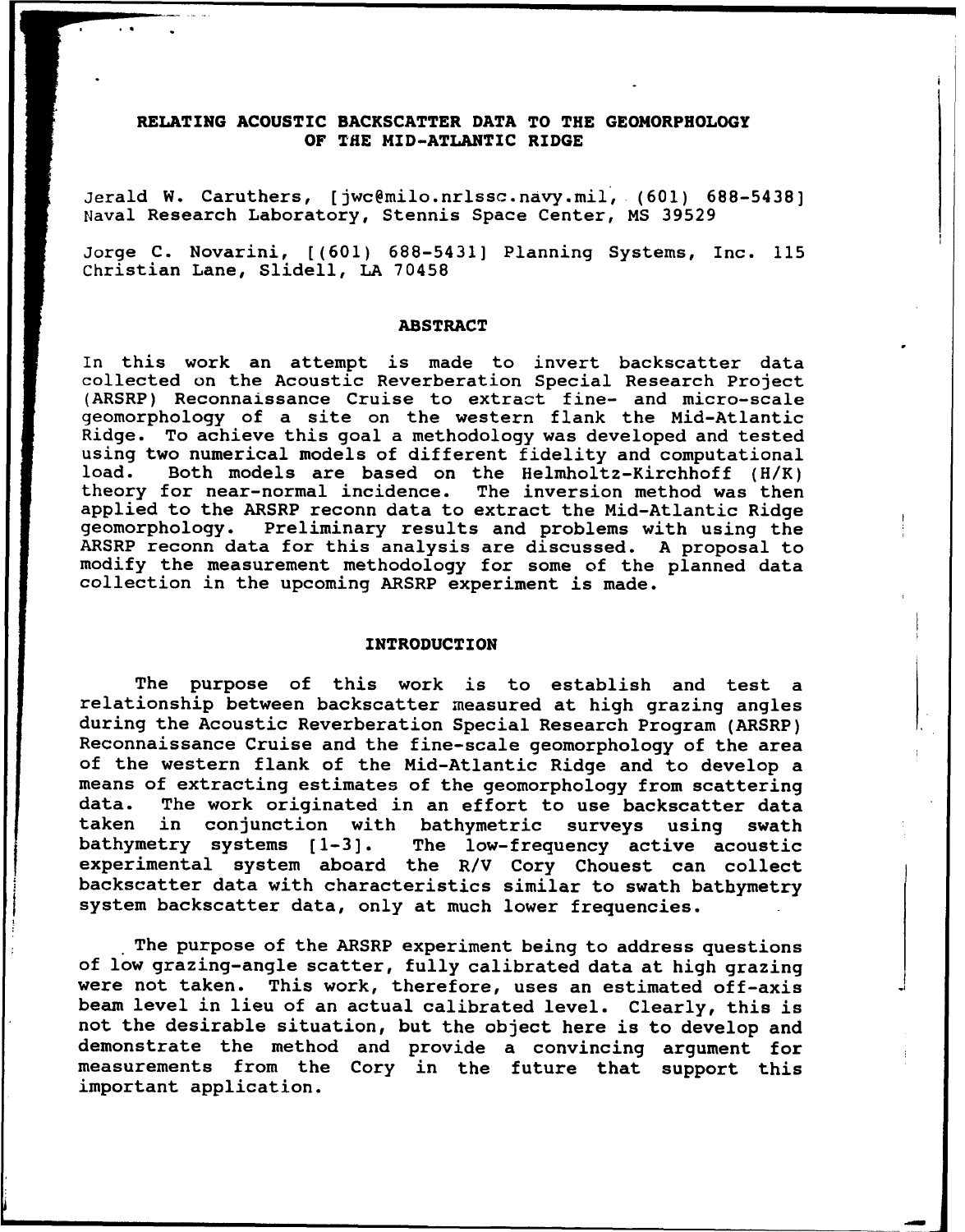$(\delta)$ , but does not account for the effects of diffraction from the microroughness (rms heights  $\sigma$ ) on the facet. Except for the microroughness (rms heights  $\sigma$ ) on the facet. theoretical work of McDaniel **[8]** and the implementation into a practical algorithm (the Bistatic Scattering Strength Model, BISSM) by Caruthers and Novarini [ref. 9, Eq. 4], composite roughness theory assumes that microroughness affects non-specular diffuse<br>scatter only. Heuristically, the BISSM algorithm includes the Heuristically, the BISSM algorithm includes the "Eckart factor" [10] as a multiplier on the standard formula for facet scatter. The Eckart factor is a measure of coherence loss in the specular direction due to scattering from microroughness on the facets. It is given by  $e^{-g}$ , where  $g = 4k^2\sigma^2$ , k is the acoustic It is given by e<sup>-9</sup>, where g =  $4k^2\sigma^2$ , k is the acoustic wavenumber. A more theoretical basis for this form of rough facet scatter can be obtained with additional approximations made on McDaniel's Eq. 16 of ref. 7. Therefore, we give the form of the backscatter scattering strength for facet scatter in the BISSM algorithm to be:

 $e^{-9}$ BS =  $\leftarrow$   $\leftarrow$   $\leftarrow$   $\leftarrow$   $\leftarrow$   $\exp(-\tan^2\theta/(2\delta^2))$ 8 *T* 62 **cos4E**

**..............** . .... I i ll | II i i 1 • . . . .

It should be noted that backscattering strength contains information about microroughness and rms slopes.

The intermediate limit between fine-scale and micro-scale is<br>ect to the analysis done in this work. The estimated subject to the analysis done in this work. geomorphology of the reconn area was used to simulate surfaces with known geomorphology and the H/K model was used to simulate scattering. BISSM was applied to invert the simulated data to recover the geomorphology and develop the methodology for determining the partition between fine- and micro-scales. The model requires the rms slope of the fine-scale surface (the footprint) and rms heights of the microroughness. Both rms heights and slopes are band limited quantities. (Large-scale is treated as deterministic and excluded from this analysis.) The lower limit on wavenumber for slopes is controlled by the footprint size and the upper limit on wavenumber heights is controlled by sampling.

#### **VALIDATION**

Before we actually apply this simple model to the inversion of the ARSRP data, we will analyze its validity and address an issue concerning the location of the scale partition between facet and diffuse scatter. For this we will use a more fundamental scattering approach called Helmholtz-Kirchhoff theory (H/K). The reader is referred to ref. [11] for details of this H/K model and to ref. [3] for additional discussion related to validating this approach. The following deals with some specifics of interest here: First, the scattered intensity is obtained as the ensemble average of pp\* over an ensemble of surfaces used in the H/K modeling, where p is the complex scattered pressure at a point. The receiving point is selected to coincide with the source point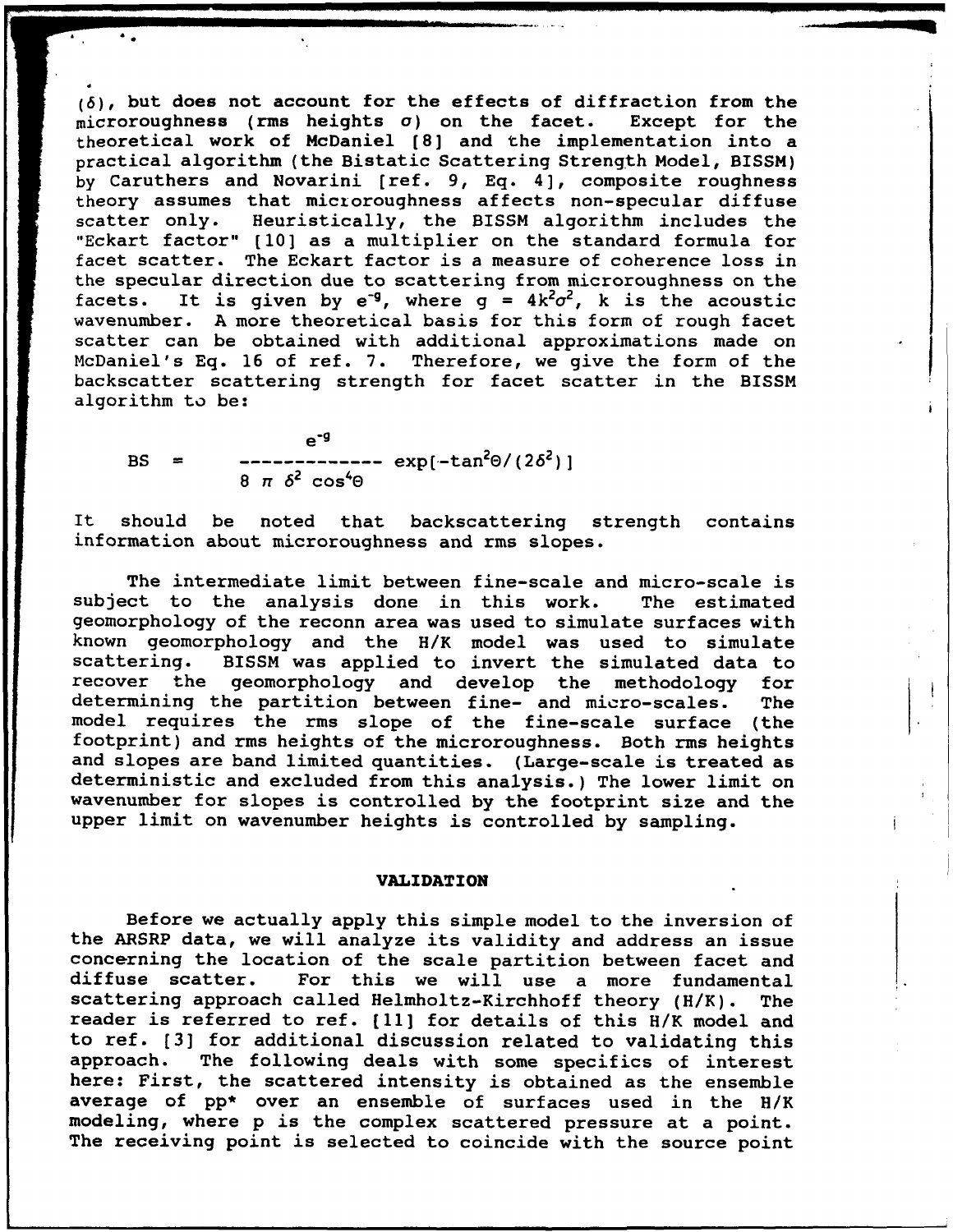the scattering calculations.<br>
Figures 2, 3, and 4 show the  $\frac{2}{9}$ Figures 2, 3, and 4 show the<br>frequency dependencies of frequency dependencies of<br>scattering for surfaces 01, 0D,<br>and 0E, respectively. For ARSRP<br>applications a frequency of 250 Hz and OE, respectively. For ARSRP  $\begin{bmatrix} 8 & 0 & 0 \\ 0 & 0 & 0 \\ 0 & 0 & 0 \\ 0 & 0 & 0 \end{bmatrix}$  and OE, respectively. For ARSRP applications a frequency of 250 Hz<br>is relevant, but we computed the<br>other frequencies also to aid in<br>analysis and validation. Figures<br>5a and 5b show the comparison<br>between the H/K benchmark modeling is relevant, but we computed the other frequencies also to aid in  $\begin{bmatrix} \vec{a} \\ \vec{a} \end{bmatrix}$  -20<br>analysis and validation. Figures analysis and validation. 5a and 5b show the comparison between the H/K benchmark modeling **19** .30 and the application of BISSM for  $\frac{12}{5}$  SURFACE: 0E the **GD** family of surfaces. Note **-40oop** the similarity of the curves is  $\begin{array}{|l|l|l|l|} \hline 0 & 10 & 20 & 30 & 40 \\ \hline 10 & 20 & 30 & 40 & 40 & 20 \\ 0 & 20 & 30 & 40 & 40 & 20 \\ \hline \end{array}$ very good; however, the rms slopes required to fit the data is lower Figure 4: Frequency dependence<br>for the BISSM curves than the rms of scattering from surface OE. for the BISSM curves than the rms slopes of the simulated surfaces.



While not too bad, this is an anomalous case and generally the fit was better. In particular, the application to the simulated In particular, the application to the simulated surface at ARSRP Site **A** is especially good (Fig. **6).**

Using the results at Site **A** (surface **01),** surface **OE,** some of the smoother surfaces of the **OD** family (0I,OJ,OD,OK,OL, **&** OM), and a few others we have arrived at a tentative criterium for setting<br>this scale partition. According to our findings a partition of scales occurs where the quantity g (microroughness parameter) is<br>approximately unity. That is, the low-wavenumber limit band for That is, the low-wavenumber limit band for rms heights ( $\sigma$ ) is such that  $4k^2\sigma^2 = 1$ ; at 250 Hz this equates to a value of 0.47 m for the rms heights and typically the partition scale is at one to several wavelengths. Table I gives some of the values of  $\sigma$  and  $\delta$  that result from the fitting. The above criterium appears to break down for very rough surfaces.



Figure 5a: H/K scattering for Figure 5b: **BISSM** scattering 0D family of surfaces.